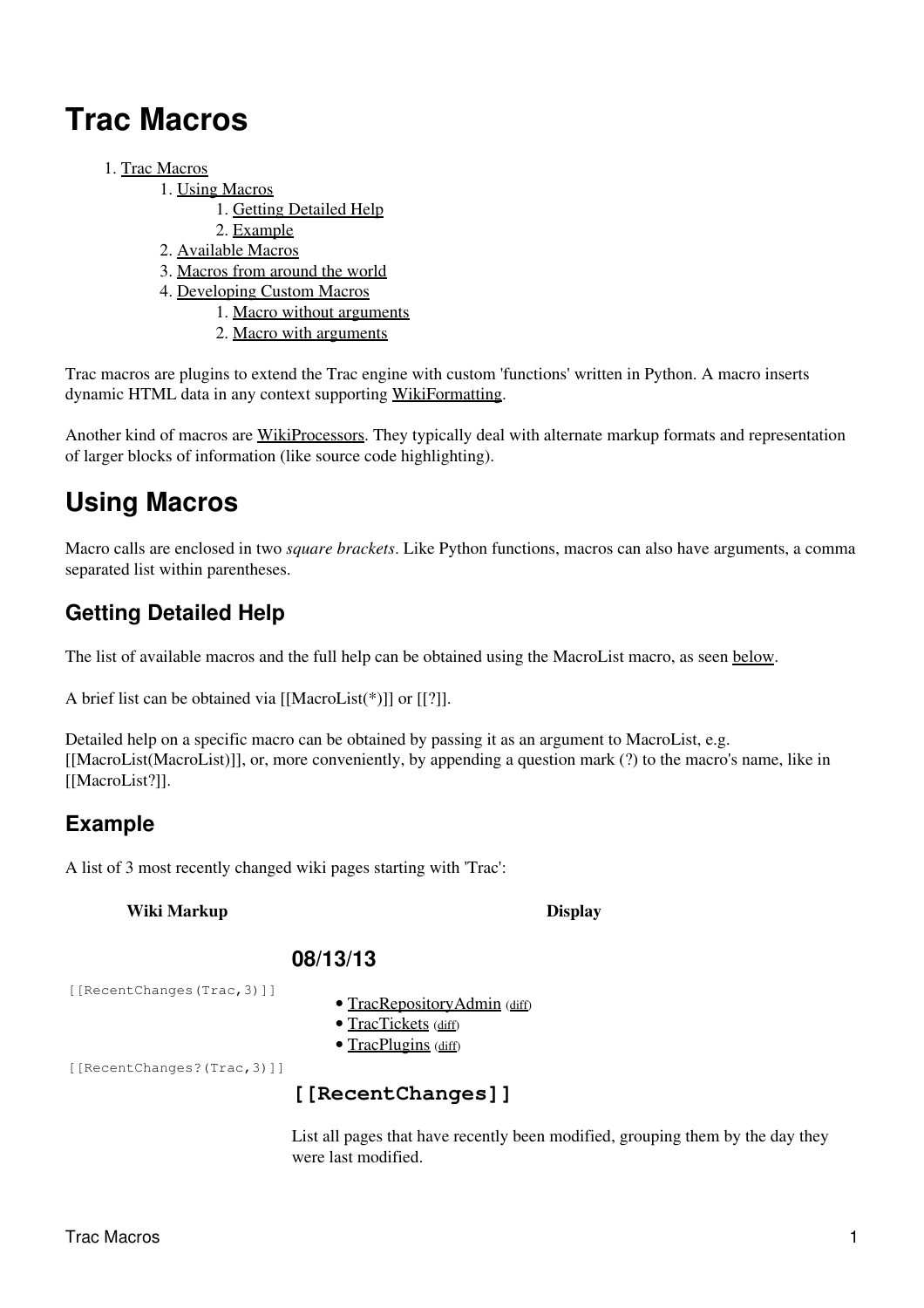This macro accepts two parameters. The first is a prefix string: if provided, only pages with names that start with the prefix are included in the resulting list. If this parameter is omitted, all pages are listed.

The second parameter is a number for limiting the number of pages returned. For example, specifying a limit of 5 will result in only the five most recently changed pages to be included in the list.

### **[[Image]]**

Embed an image in wiki-formatted text. The first argument is the file â?Š

### **[[InterTrac]]**

Provide a list of known **InterTrac** prefixes.

[[?]]

### **[[InterWiki]]**

Provide a description list for the known **InterWiki** prefixes.

### **[[KnownMimeTypes]]**

List all known mime-types which can be used as WikiProcessors. Can be â?Š etc.

## <span id="page-1-0"></span>**Available Macros**

*Note that the following list will only contain the macro documentation if you've not enabled -OO optimizations, or not set the PythonOptimize option for mod\_python.*

### **[[Image]]**

Embed an image in wiki-formatted text.

The first argument is the file specification. The file specification may reference attachments in three ways:

- module:id:file, where module can be either **wiki** or **ticket**, to refer to the attachment named *file* of the specified wiki page or ticket.
- id: file: same as above, but id is either a ticket shorthand or a Wiki page name.
- file to refer to a local attachment named 'file'. This only works from within that wiki page or a ticket.

Also, the file specification may refer to repository files, using the source:file syntax (source:file@rev works also).

Files can also be accessed with a direct URLs; /file for a project-relative, //file for a server-relative, or http://server/file for absolute location of the file.

The remaining arguments are optional and allow configuring the attributes and style of the rendered  $\langle\text{img}\rangle$ element:

- digits and unit are interpreted as the size (ex. 120, 25%) for the image
- right, left, center, top, bottom and middle are interpreted as the alignment for the image (alternatively, the first three can be specified using  $\alpha$ lign=... and the last three using valign=...)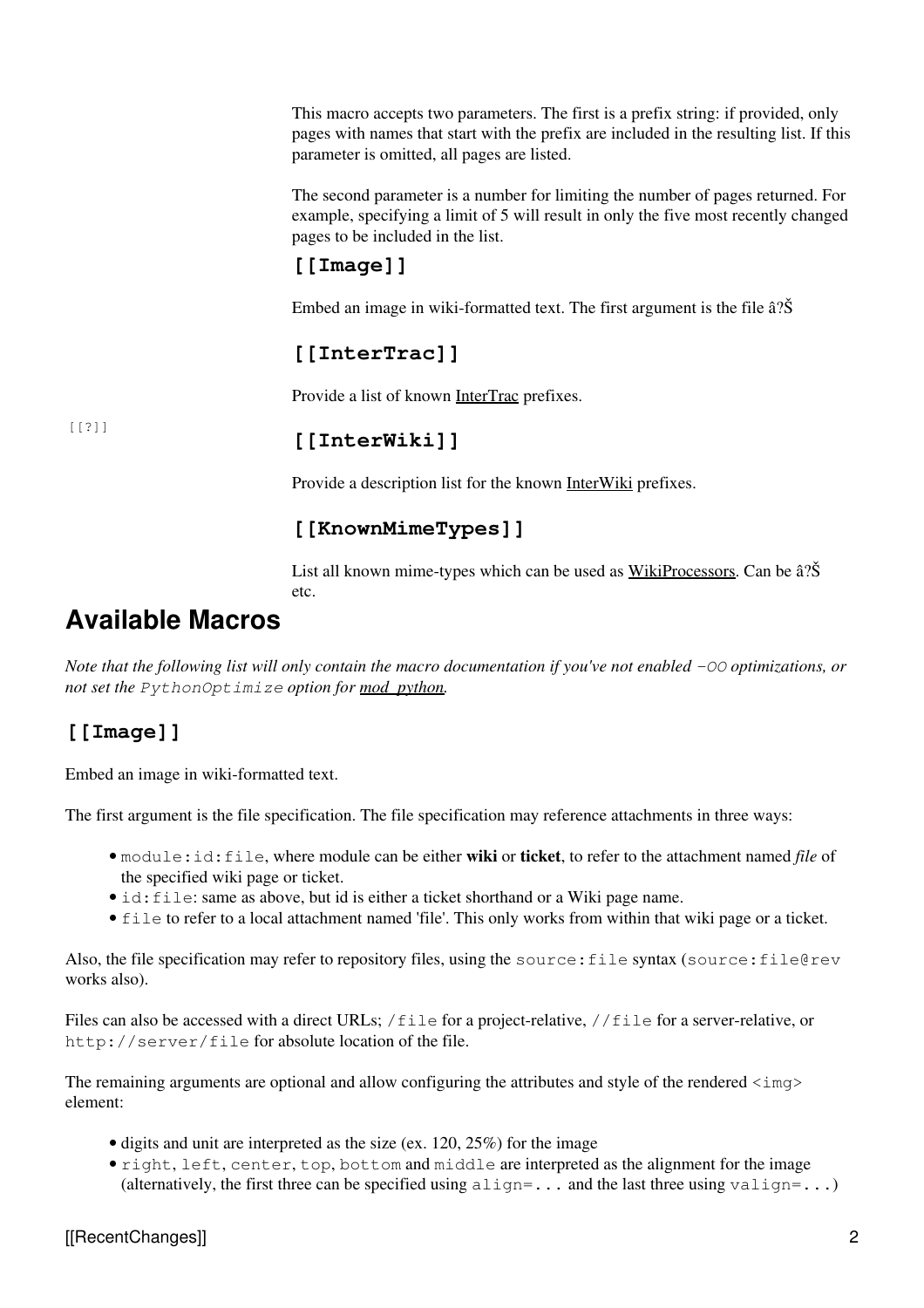- link=some TracLinks... replaces the link to the image source by the one specified using a TracLinks. If no value is specified, the link is simply removed.
- nolink means without link to image source (deprecated, use  $link =$ )
- key=value style are interpreted as HTML attributes or CSS style indications for the image. Valid keys are:
	- align, valign, border, width, height, alt, title, longdesc, class, margin, ♦ margin-(left,right,top,bottom), id and usemap
	- ♦ border, margin, and margin-\* can only be a single number
	- ♦ margin is superseded by center which uses auto margins

#### Examples:

```
 [[Image(photo.jpg)]] # simplest
 [[Image(photo.jpg, 120px)]] # with image width size
 [[Image(photo.jpg, right)]] # aligned by keyword
 [[Image(photo.jpg, nolink)]] # without link to source
 [[Image(photo.jpg, align=right)]] # aligned by attribute
```
You can use image from other page, other ticket or other module.

```
 [[Image(OtherPage:foo.bmp)]] # if current module is wiki
 [[Image(base/sub:bar.bmp)]] # from hierarchical wiki page
[[Image(#3:baz.bmp)]] # if in a ticket, point to #3
 [[Image(ticket:36:boo.jpg)]]
 [[Image(source:/images/bee.jpg)]] # straight from the repository!
 [[Image(htdocs:foo/bar.png)]] # image file in project htdocs dir.
```
*Adapted from the Image.py macro created by Shun-ichi Goto <gotoh@?>*

### **[[Include]]**

A macro to include other resources in wiki pages. More documentation to follow.

### **[[InterTrac]]**

Provide a list of known **InterTrac** prefixes.

### **[[InterWiki]]**

Provide a description list for the known InterWiki prefixes.

#### **[[KnownMimeTypes]]**

List all known mime-types which can be used as WikiProcessors.

Can be given an optional argument which is interpreted as mime-type filter.

### **[[ListTagged]]**

List tagged resources.

Usage:

```
[[ListTagged(query)]]
```
#### [[Image]] 3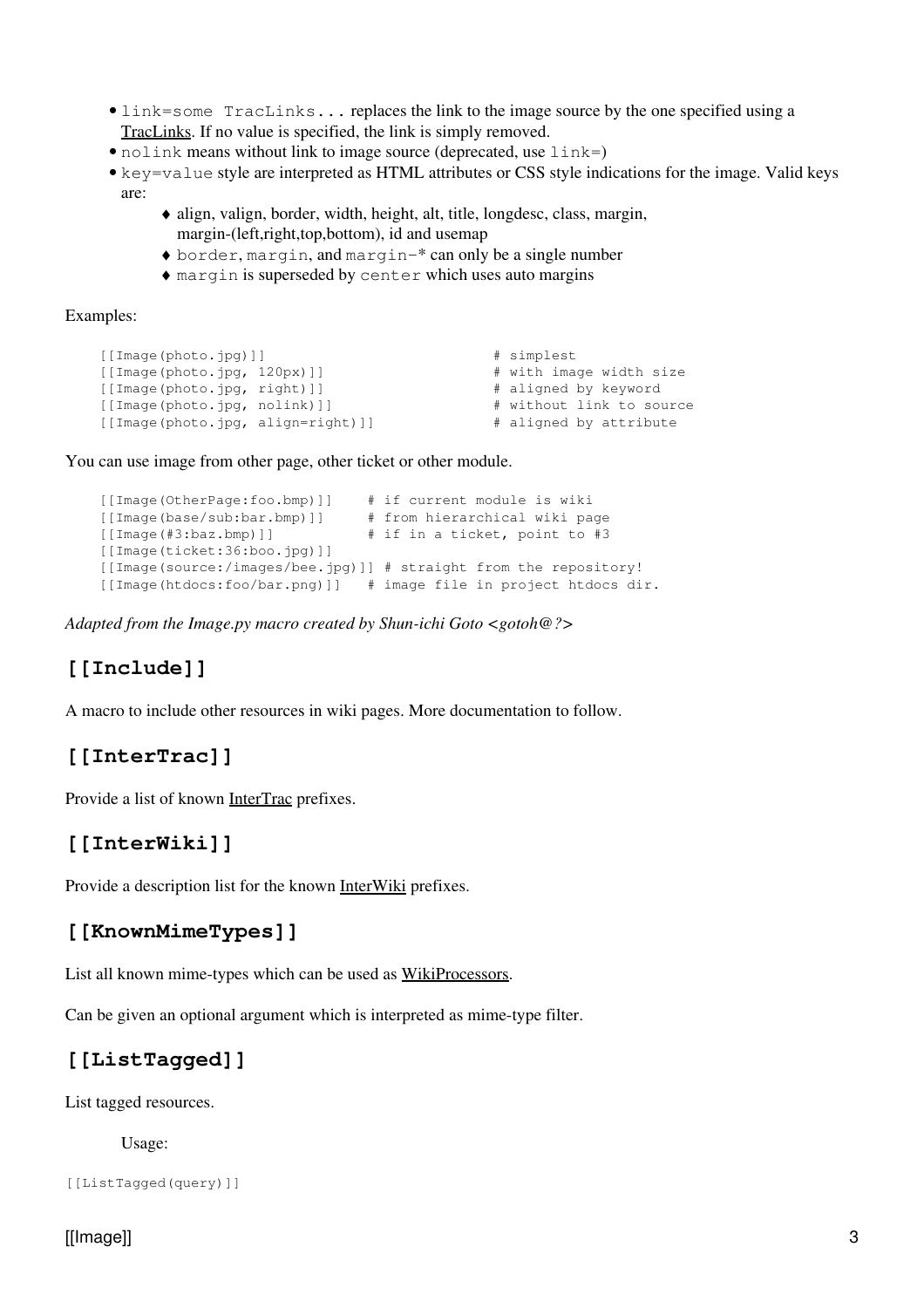See tags documentation for the query syntax.

### **[[MacroList]]**

Display a list of all installed Wiki macros, including documentation if available.

Optionally, the name of a specific macro can be provided as an argument. In that case, only the documentation for that macro will be rendered.

Note that this macro will not be able to display the documentation of macros if the PythonOptimize option is enabled for mod\_python!

### **[[PageOutline]]**

Display a structural outline of the current wiki page, each item in the outline being a link to the corresponding heading.

This macro accepts three optional parameters:

- The first is a number or range that allows configuring the minimum and maximum level of headings that should be included in the outline. For example, specifying "1" here will result in only the top-level headings being included in the outline. Specifying "2-3" will make the outline include all headings of level 2 and 3, as a nested list. The default is to include all heading levels.
- The second parameter can be used to specify a custom title (the default is no title).
- The third parameter selects the style of the outline. This can be either inline or pullout (the latter being the default). The inline style renders the outline as normal part of the content, while pullout causes the outline to be rendered in a box that is by default floated to the right side of the other content.

### **[[RecentChanges]]**

List all pages that have recently been modified, grouping them by the day they were last modified.

This macro accepts two parameters. The first is a prefix string: if provided, only pages with names that start with the prefix are included in the resulting list. If this parameter is omitted, all pages are listed.

The second parameter is a number for limiting the number of pages returned. For example, specifying a limit of 5 will result in only the five most recently changed pages to be included in the list.

### **[[RepositoryIndex]]**

Display the list of available repositories.

Can be given the following named arguments:

*format*

Select the rendering format:

◊ *compact* produces a comma-separated list of repository prefix names (default)

◊ *list* produces a description list of repository prefix names

```
◊ table produces a table view, similar to the one visible in the Browse View page
```
*glob*

Do a glob-style filtering on the repository names (defaults to '\*')

*order*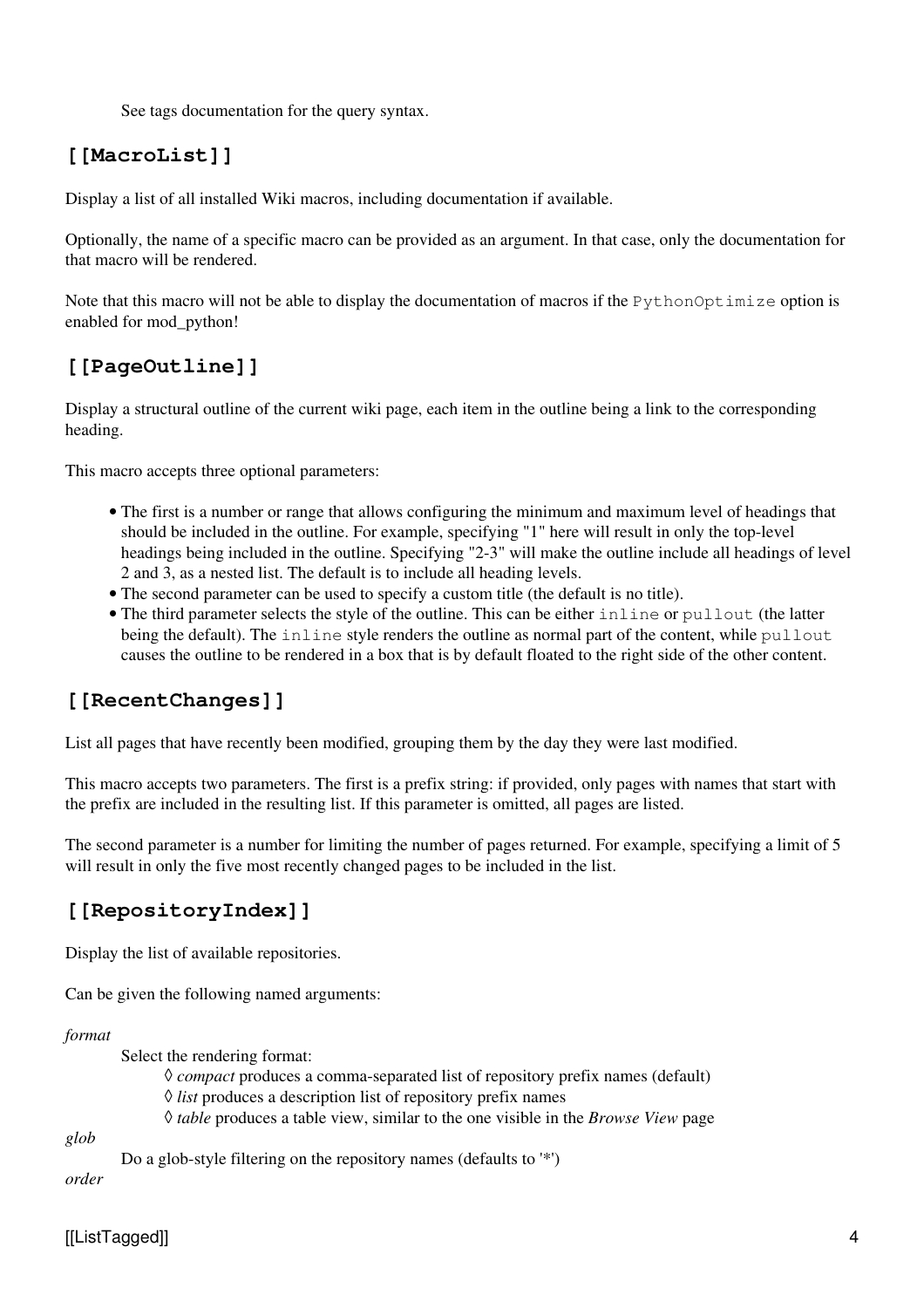Order repositories by the given column (one of "name", "date" or "author")

*desc*

When set to 1, order by descending order

(*since 0.12*)

### **[[TagCloud]]**

Display a tag cloud.

Show a tag cloud for all tags on resources matching query.

Usage:

[[TagCloud(query,caseless\_sort=<bool>,mincount=<n>)]]

caseless\_sort

Whether the tag cloud should be sorted case-sensitive.

mincount

Optional integer threshold to hide tags with smaller count.

See tags documentation for the query syntax.

### **[[TicketQuery]]**

Wiki macro listing tickets that match certain criteria.

This macro accepts a comma-separated list of keyed parameters, in the form "key=value".

If the key is the name of a field, the value must use the syntax of a filter specifier as defined in TracQuery#QueryLanguage. Note that this is *not* the same as the simplified URL syntax used for query: links starting with a ? character. Commas (,) can be included in field values by escaping them with a backslash  $(\cdot)$ .

Groups of field constraints to be OR-ed together can be separated by a litteral  $\circ$  argument.

In addition to filters, several other named parameters can be used to control how the results are presented. All of them are optional.

The format parameter determines how the list of tickets is presented:

- list -- the default presentation is to list the ticket ID next to the summary, with each ticket on a separate line.
- **compact** -- the tickets are presented as a comma-separated list of ticket IDs.
- **count** -- only the count of matching tickets is displayed
- **table** -- a view similar to the custom query view (but without the controls)

The max parameter can be used to limit the number of tickets shown (defaults to **0**, i.e. no maximum).

The order parameter sets the field used for ordering tickets (defaults to **id**).

The desc parameter indicates whether the order of the tickets should be reversed (defaults to **false**).

The group parameter sets the field used for grouping tickets (defaults to not being set).

[[RepositoryIndex]] 5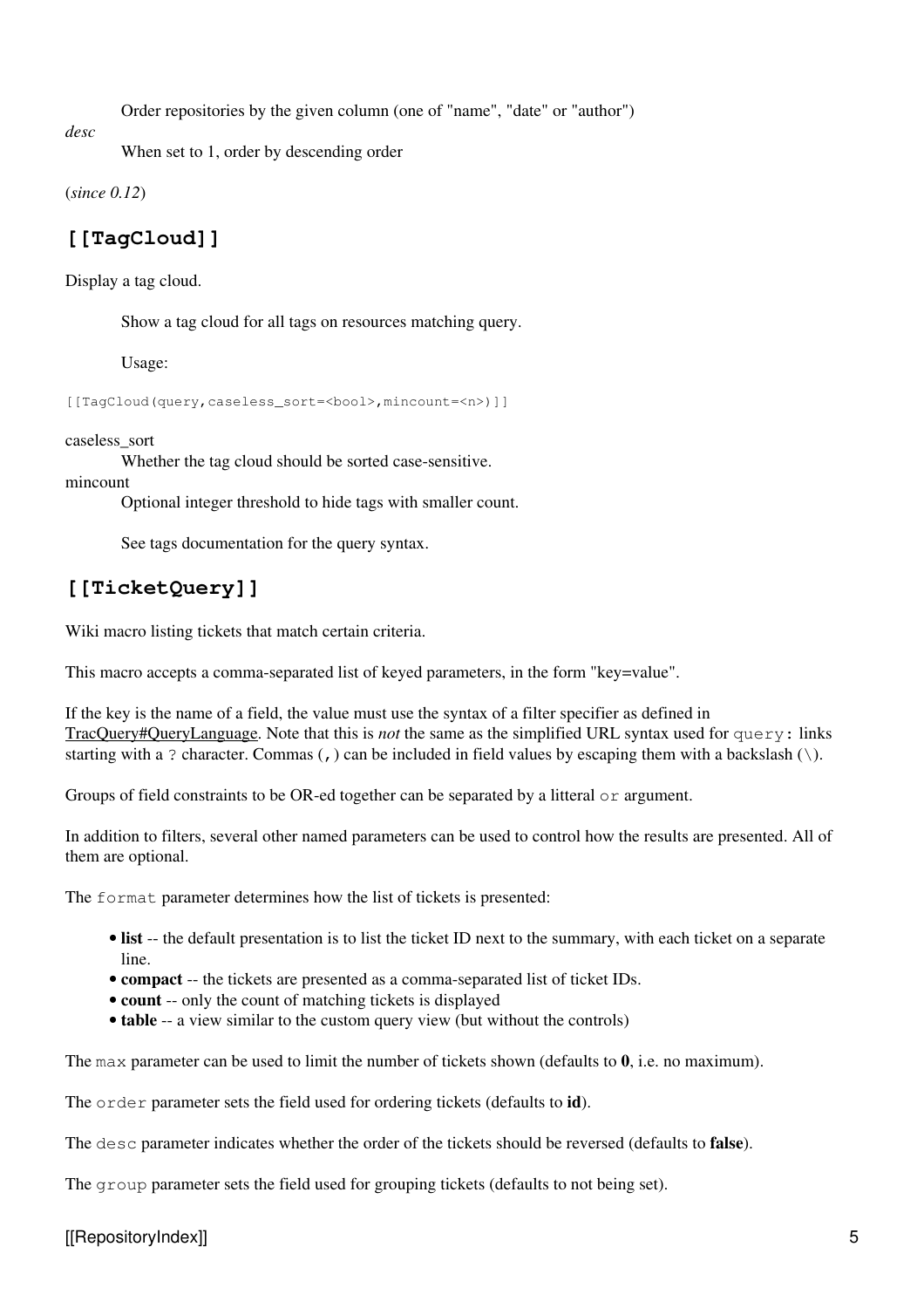The groupdesc parameter indicates whether the natural display order of the groups should be reversed (defaults to **false**).

The verbose parameter can be set to a true value in order to get the description for the listed tickets. For **table** format only. *deprecated in favor of the rows parameter*

The rows parameter can be used to specify which field(s) should be viewed as a row, e.g. rows=description|summary

For compatibility with Trac 0.10, if there's a last positional parameter given to the macro, it will be used to specify the format. Also, using "&" as a field separator still works (except for order) but is deprecated.

### **[[TitleIndex]]**

Insert an alphabetic list of all wiki pages into the output.

Accepts a prefix string as parameter: if provided, only pages with names that start with the prefix are included in the resulting list. If this parameter is omitted, all pages are listed. If the prefix is specified, a second argument of value 'hideprefix' can be given as well, in order to remove that prefix from the output.

Alternate format and depth named parameters can be specified:

- format=compact: The pages are displayed as comma-separated links.
- format=group: The list of pages will be structured in groups according to common prefix. This format also supports a min=n argument, where n is the minimal number of pages for a group.
- format=hierarchy: The list of pages will be structured according to the page name path hierarchy. This format also supports a  $min=n$  argument, where higher n flatten the display hierarchy
- depth=n: limit the depth of the pages to list. If set to 0, only toplevel pages will be shown, if set to 1, only immediate children pages will be shown, etc. If not set, or set to -1, all pages in the hierarchy will be shown.

### **[[TracAdminHelp]]**

Display help for trac-admin commands.

#### Examples:

```
[[TracAdminHelp]] # all commands
[[TracAdminHelp(wiki)]] # all wiki commands
[[TracAdminHelp(wiki export)]] # the "wiki export" command
[[TracAdminHelp(upgrade)]] # the upgrade command
```
### **[[TracGuideToc]]**

Display a table of content for the Trac guide.

This macro shows a quick and dirty way to make a table-of-contents for the Help/Guide?. The table of contents will contain the Trac\* and WikiFormatting pages, and can't be customized. Search for TocMacro? for a a more customizable table of contents.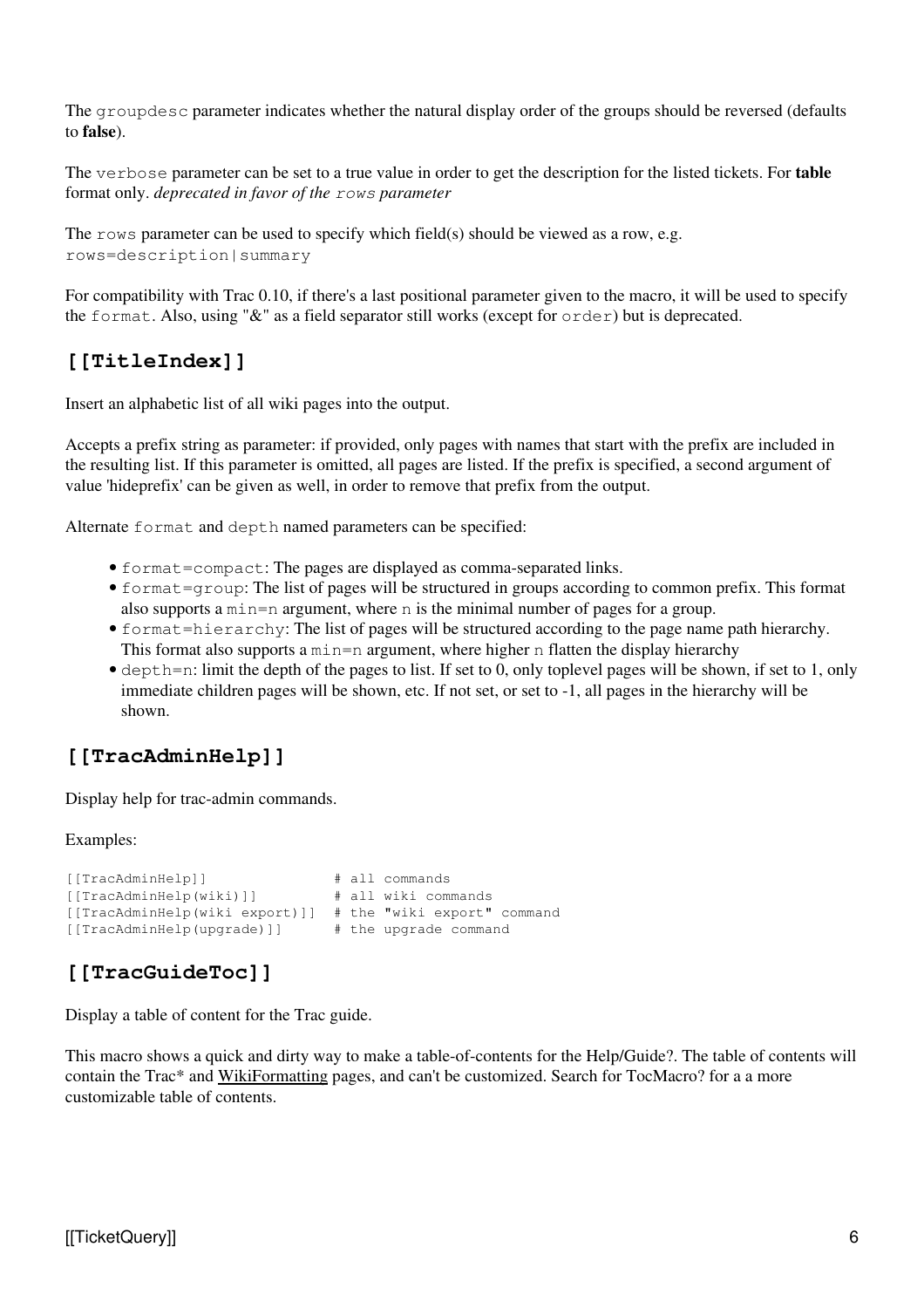### **[[TracIni]]**

Produce documentation for the Trac configuration file.

Typically, this will be used in the TracIni page. Optional arguments are a configuration section filter, and a configuration option name filter: only the configuration options whose section and name start with the filters are output.

### **[[graphviz]]**

Graphviz [\(?http://trac-hacks.org/wiki/GraphvizPlugin](http://trac-hacks.org/wiki/GraphvizPlugin)) provides a plugin for Trac to render graphviz ([?http://www.graphviz.org/](http://www.graphviz.org/)) drawings within a Trac wiki page.

### **[[graphviz.dot/png]]**

```
Aliases: [[graphviz.dot/jpg]] [[graphviz.dot/gif]] [[graphviz.dot/svg]]
[[graphviz.dot/svgz]] [[graphviz.dot]] [[graphviz.neato/png]]
[[graphviz.neato/jpg]] [[graphviz.neato/gif]] [[graphviz.neato/svg]]
[[graphviz.neato/svgz]] [[graphviz.neato]] [[graphviz.twopi/png]]
[[graphviz.twopi/jpg]] [[graphviz.twopi/gif]] [[graphviz.twopi/svg]]
[[graphviz.twopi/svgz]] [[graphviz.twopi]] [[graphviz.circo/png]]
[[graphviz.circo/jpg]] [[graphviz.circo/gif]] [[graphviz.circo/svg]]
[[graphviz.circo/svgz]] [[graphviz.circo]] [[graphviz.fdp/png]]
[[graphviz.fdp/jpg]] [[graphviz.fdp/gif]] [[graphviz.fdp/svg]]
[[graphviz.fdp/svgz]] [[graphviz.fdp]] [[graphviz/png]] [[graphviz/jpg]]
[[graphviz/gif]] [[graphviz/svg]] [[graphviz/svgz]]
```
<span id="page-6-0"></span>*Sorry, no documentation found*

# **Macros from around the world**

The [?Trac Hacks](http://trac-hacks.org/) site provides a wide collection of macros and other Trac plugins contributed by the Trac community. If you're looking for new macros, or have written one that you'd like to share with the world, please don't hesitate to visit that site.

# <span id="page-6-1"></span>**Developing Custom Macros**

Macros, like Trac itself, are written in the [?Python programming language](http://python.org/) and are developed as part of TracPlugins.

For more information about developing macros, see the <u>?development resources</u> on the main project site.

Here are 2 simple examples showing how to create a Macro with Trac 0.11.

Also, have a look at [?Timestamp.py](http://trac.edgewall.org/intertrac/source%3Atags/trac-0.11/sample-plugins/Timestamp.py) for an example that shows the difference between old style and new style macros and at the [?macros/README](http://trac.edgewall.org/intertrac/source%3Atags/trac-0.11/wiki-macros/README) which provides a little more insight about the transition.

### <span id="page-6-2"></span>**Macro without arguments**

To test the following code, you should saved it in a timestamp\_sample.py file located in the TracEnvironment's plugins/ directory.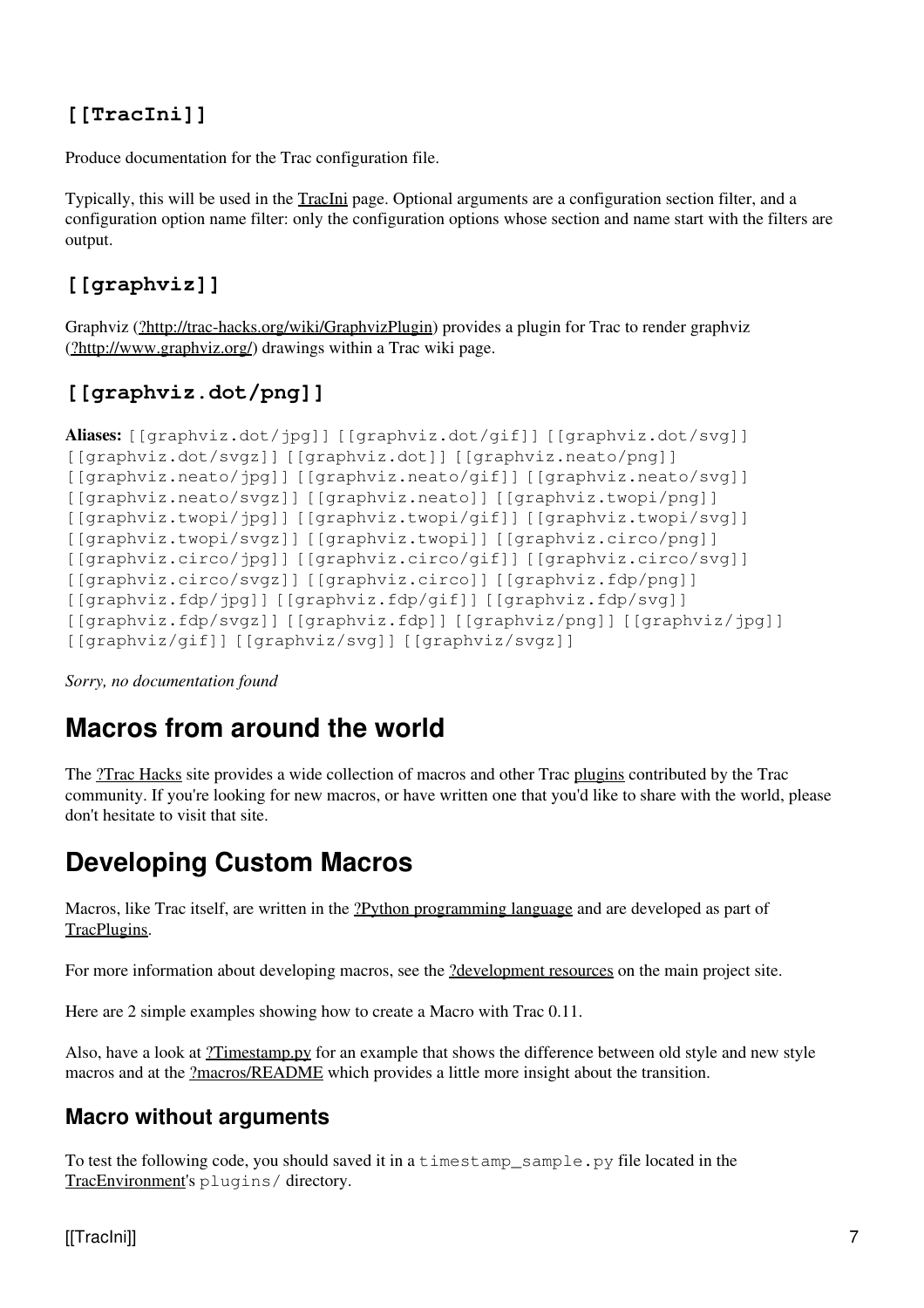```
from datetime import datetime
# Note: since Trac 0.11, datetime objects are used internally
from genshi.builder import tag
from trac.util.datefmt import format_datetime, utc
from trac.wiki.macros import WikiMacroBase
class TimeStampMacro(WikiMacroBase):
   """Inserts the current time (in seconds) into the wiki page."""
    revision = "$Rev$"
   url = "SURL$"def expand_macro(self, formatter, name, text):
        t = datetime.now(ute)return tag.b(format_datetime(t, '%c'))
```
#### <span id="page-7-0"></span>**Macro with arguments**

To test the following code, you should saved it in a helloworld\_sample.py file located in the TracEnvironment's plugins/ directory.

```
from genshi.core import Markup
from trac.wiki.macros import WikiMacroBase
class HelloWorldMacro(WikiMacroBase):
    """Simple HelloWorld macro.
     Note that the name of the class is meaningful:
      - it must end with "Macro"
      - what comes before "Macro" ends up being the macro name
     The documentation of the class (i.e. what you're reading)
    will become the documentation of the macro, as shown by
     the !MacroList macro (usually used in the WikiMacros page).
    . . . .
     revision = "$Rev$"
    url = "SURL$"def expand_macro(self, formatter, name, text, args):
        """Return some output that will be displayed in the Wiki content.
         `name` is the actual name of the macro (no surprise, here it'll be
         `'HelloWorld'`),
        `text` is the text enclosed in parenthesis at the call of the macro.
          Note that if there are ''no'' parenthesis (like in, e.g.
           [[HelloWorld]]), then `text` is `None`.
         `args` are the arguments passed when HelloWorld is called using a
         `#!HelloWorld` code block.
        "" "
        return 'Hello World, text = %s, args = %s' % \
            (Markup.escape(text), Markup.escape(repr(args)))
```
Note that expand macro optionally takes a 4<sup>th</sup> parameter *args*. When the macro is called as a WikiProcessor, it's also possible to pass key=value processor parameters. If given, those are stored in a dictionary and passed in this extra args parameter. On the contrary, when called as a macro, args is None. (*since 0.12*).

For example, when writing:

Macro without arguments 8